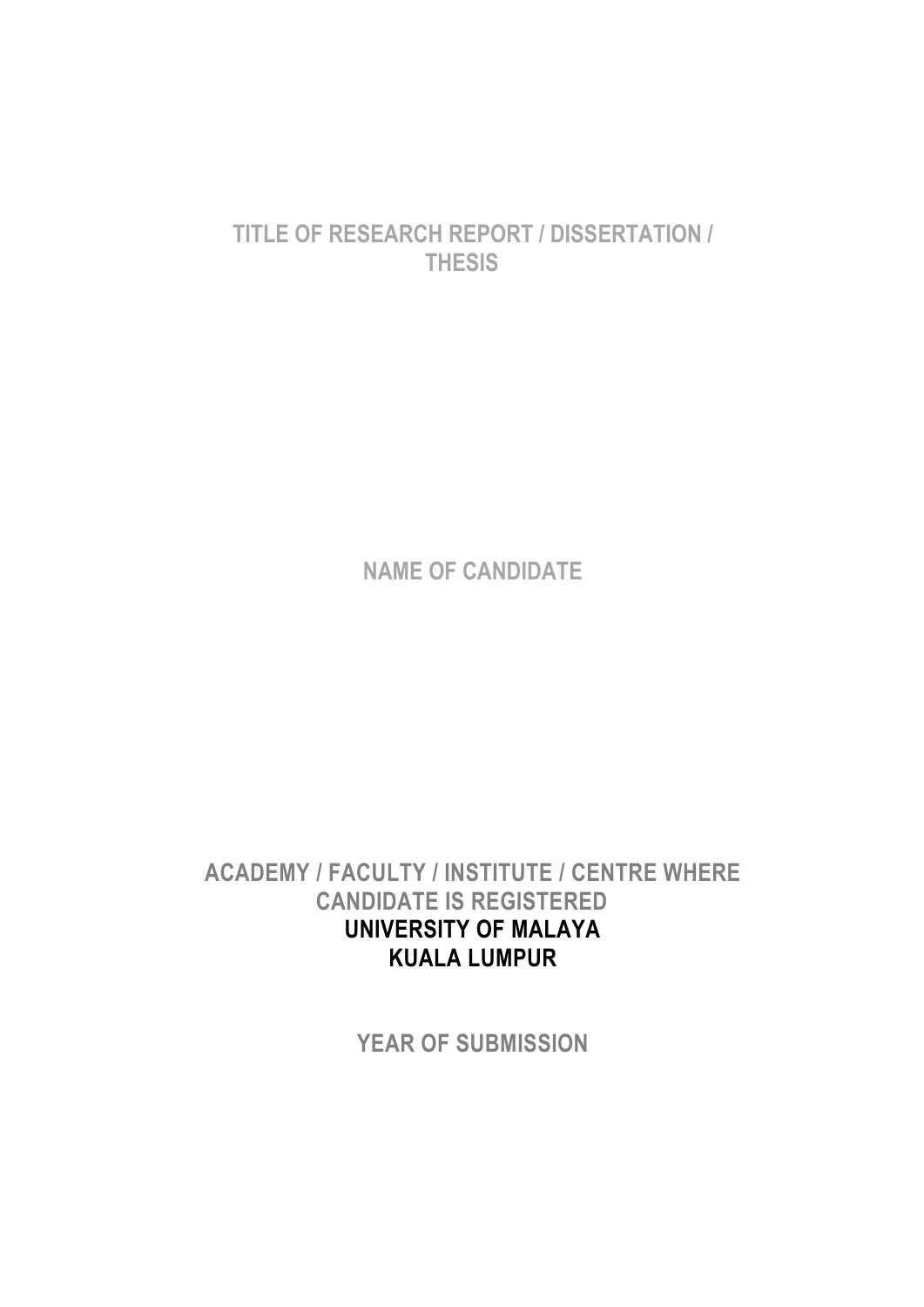# **TITLE OF RESEARCH REPORT / DISSERTATION / THESIS WHICH HAS BEEN APPROVED BY THE FACULTY / SENATE**

**NAME OF CANDIDATE**

## **[THESIS/DISSERTATION] SUBMITTED IN [FULFILMENT/PARTIAL FULFILMENT] OF THE REQUIREMENTS FOR THE DEGREE OF [NAME OF PROGRAMME]**

## **ACADEMY / FACULTY / INSTITUTE / CENTRE WHERE CANDIDATE IS REGISTERED UNIVERSITY OF MALAYA KUALA LUMPUR**

**YEAR OF SUBMISSION**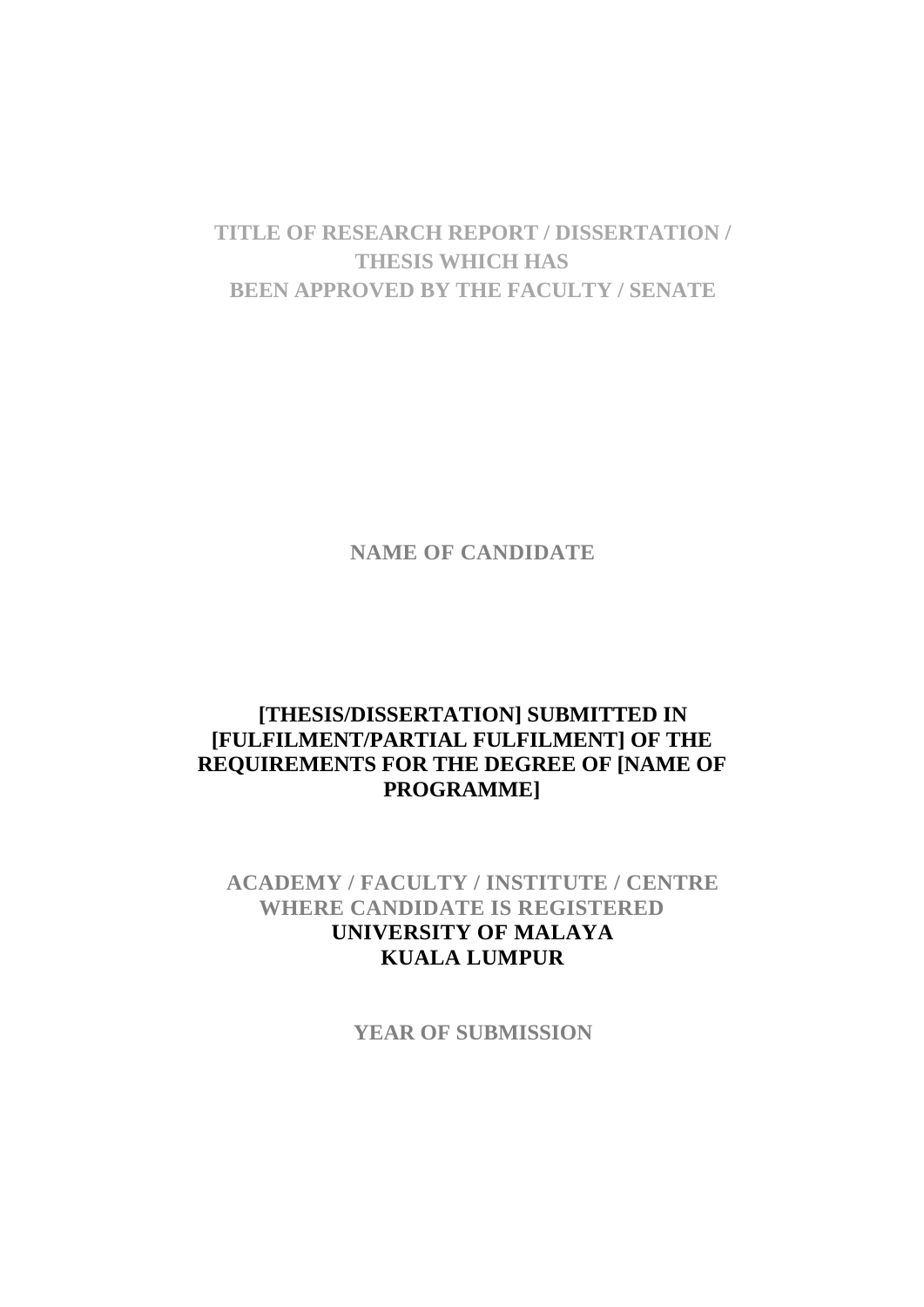\*(Please delete this part) Depending on the medium of thesis/dissertation, pick either the English or Bahasa Malaysia version and delete the other.

# **UNIVERSITY OF MALAYA ORIGINAL LITERARY WORK DECLARATION**

Name of Candidate: (I.C/Passport No: )

Matric No:

Name of Degree:

Title of Project Paper/Research Report/Dissertation/Thesis ("this Work"):

Field of Study:

I do solemnly and sincerely declare that:

- (1) I am the sole author/writer of this Work;
- (2) This Work is original;
- (3) Any use of any work in which copyright exists was done by way of fair dealing and for permitted purposes and any excerpt or extract from, or reference to or reproduction of any copyright work has been disclosed expressly and sufficiently and the title of the Work and its authorship have been acknowledged in this Work;
- (4) I do not have any actual knowledge nor do I ought reasonably to know that the making of this work constitutes an infringement of any copyright work;
- (5) I hereby assign all and every rights in the copyright to this Work to the University of Malaya ("UM"), who henceforth shall be owner of the copyright in this Work and that any reproduction or use in any form or by any means whatsoever is prohibited without the written consent of UM having been first had and obtained;
- (6) I am fully aware that if in the course of making this Work I have infringed any copyright whether intentionally or otherwise, I may be subject to legal action or any other action as may be determined by UM.

Candidate's Signature Date:

Subscribed and solemnly declared before,

Witness's Signature Date:

Name:

Designation: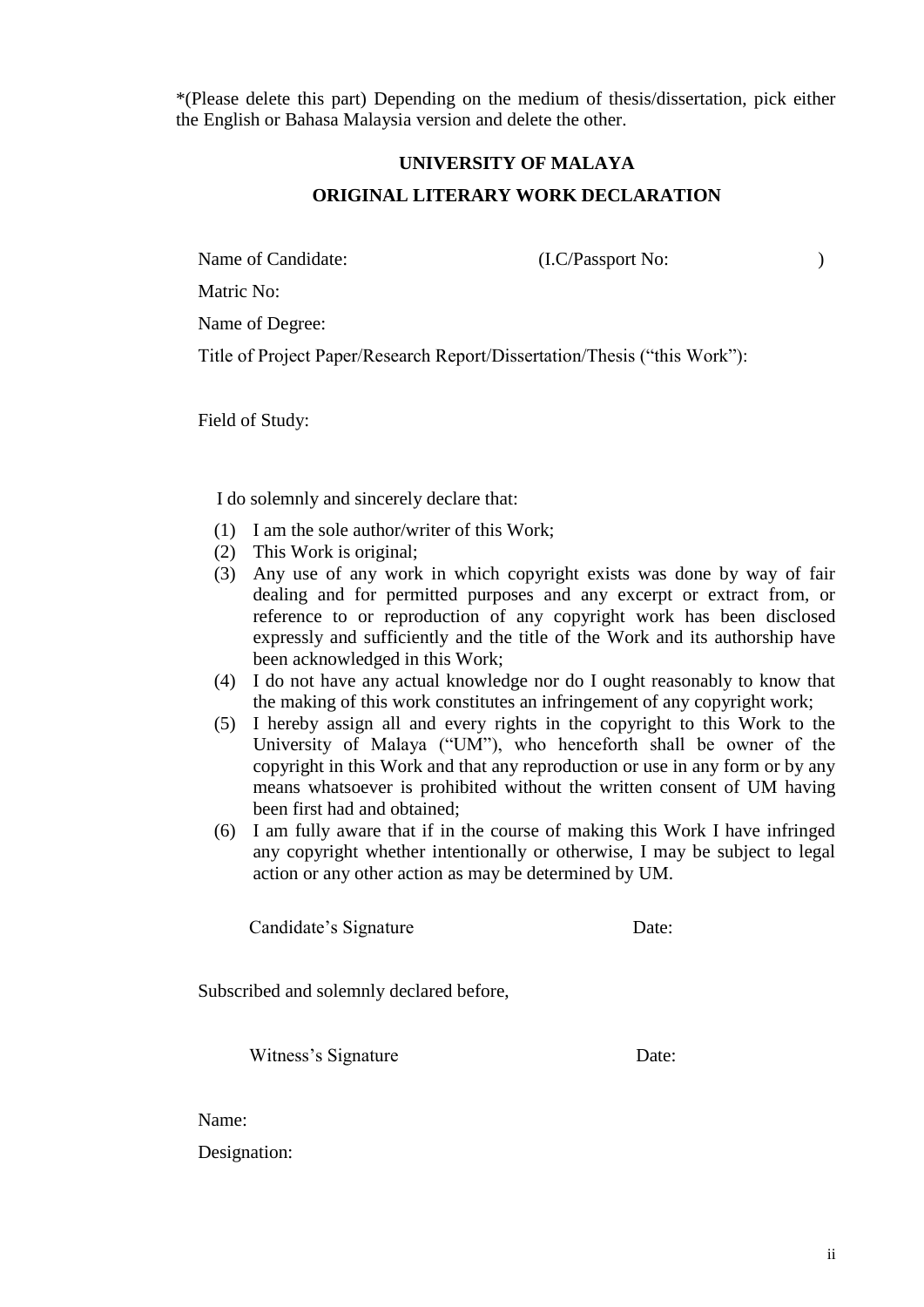# **UNIVERSITI MALAYA PERAKUAN KEASLIAN PENULISAN**

Nama: (No. K.P/Pasport: )

No. Matrik:

Nama Ijazah:

Tajuk Kertas Projek/Laporan Penyelidikan/Disertasi/Tesis ("Hasil Kerja ini"):

Bidang Penyelidikan:

Saya dengan sesungguhnya dan sebenarnya mengaku bahawa:

- (1) Saya adalah satu-satunya pengarang/penulis Hasil Kerja ini;
- (2) Hasil Kerja ini adalah asli;
- (3) Apa-apa penggunaan mana-mana hasil kerja yang mengandungi hakcipta telah dilakukan secara urusan yang wajar dan bagi maksud yang dibenarkan dan apa-apa petikan, ekstrak, rujukan atau pengeluaran semula daripada atau kepada mana-mana hasil kerja yang mengandungi hakcipta telah dinyatakan dengan sejelasnya dan secukupnya dan satu pengiktirafan tajuk hasil kerja tersebut dan pengarang/penulisnya telah dilakukan di dalam Hasil Kerja ini;
- (4) Saya tidak mempunyai apa-apa pengetahuan sebenar atau patut semunasabahnya tahu bahawa penghasilan Hasil Kerja ini melanggar suatu hakcipta hasil kerja yang lain;
- (5) Saya dengan ini menyerahkan kesemua dan tiap-tiap hak yang terkandung di dalam hakcipta Hasil Kerja ini kepada Universiti Malaya ("UM") yang seterusnya mula dari sekarang adalah tuan punya kepada hakcipta di dalam Hasil Kerja ini dan apa-apa pengeluaran semula atau penggunaan dalam apa jua bentuk atau dengan apa juga cara sekalipun adalah dilarang tanpa terlebih dahulu mendapat kebenaran bertulis dari UM;
- (6) Saya sedar sepenuhnya sekiranya dalam masa penghasilan Hasil Kerja ini saya telah melanggar suatu hakcipta hasil kerja yang lain sama ada dengan niat atau sebaliknya, saya boleh dikenakan tindakan undang-undang atau apaapa tindakan lain sebagaimana yang diputuskan oleh UM.

Tandatangan Calon Tarikh:

Diperbuat dan sesungguhnya diakui di hadapan,

Tandatangan Saksi Tarikh:

Nama:

Jawatan: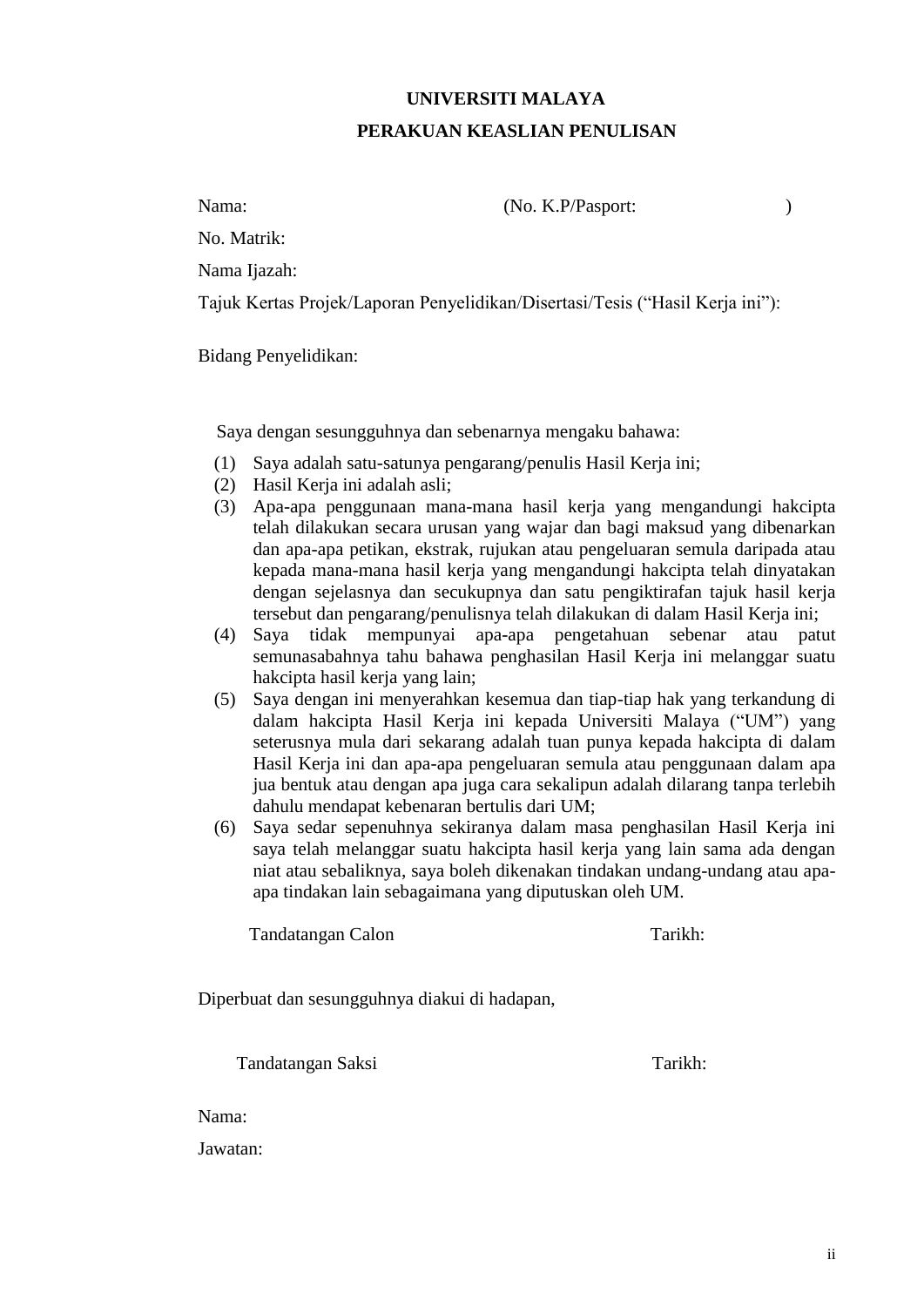## **ABSTRACT**

<span id="page-4-0"></span>(Please delete this part): Abstract should not be more than 500 words in both versions; Bahasa Malaysia and English.

Use *abstract title* for heading and *abstract text* for body of your abstract.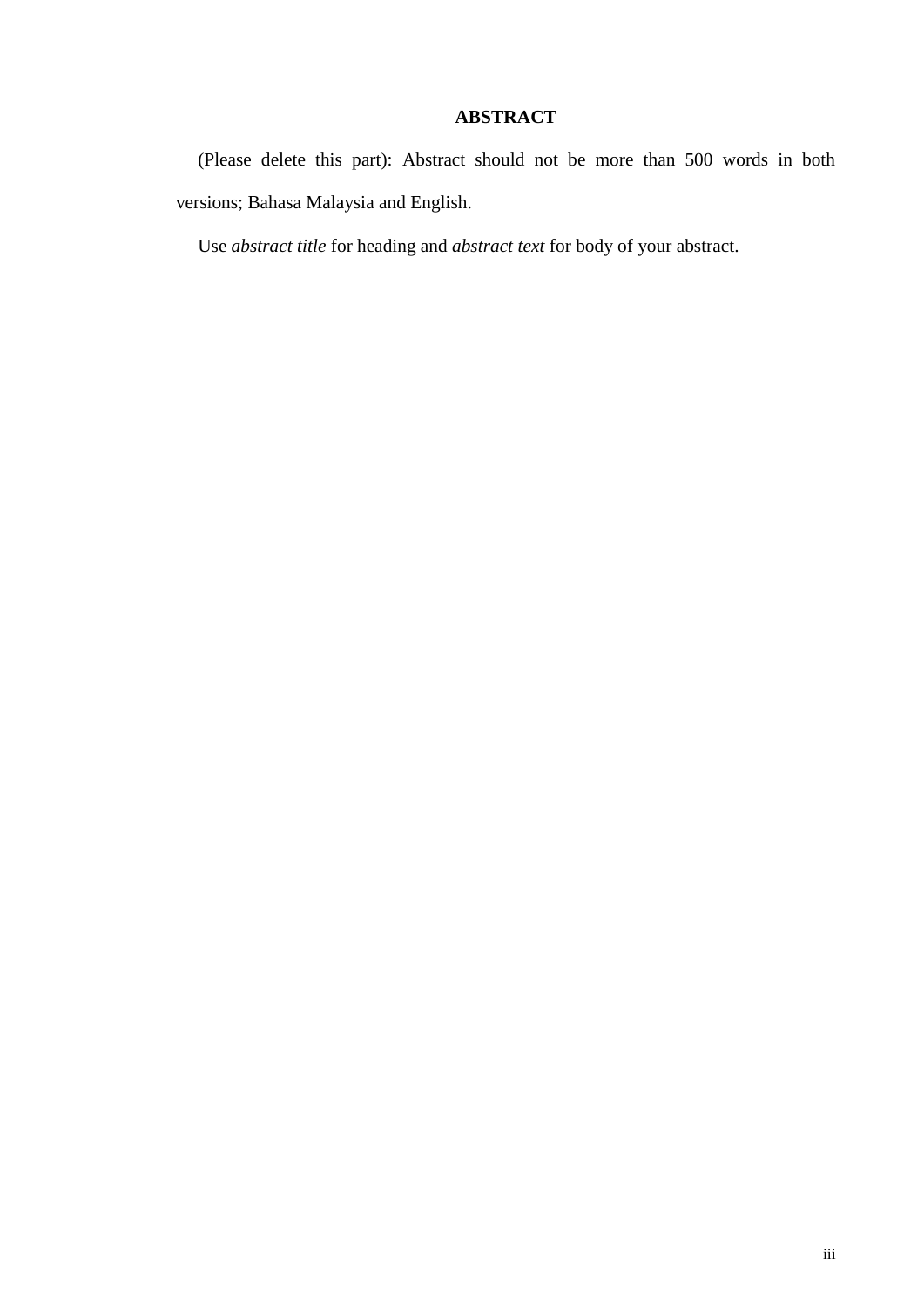## **ABSTRAK**

<span id="page-5-0"></span>(Please delete this part): Abstract should not be more than 500 words in both versions; Bahasa Malaysia and English.

Use *abstract title* for heading and *abstract text* for body of your abstract.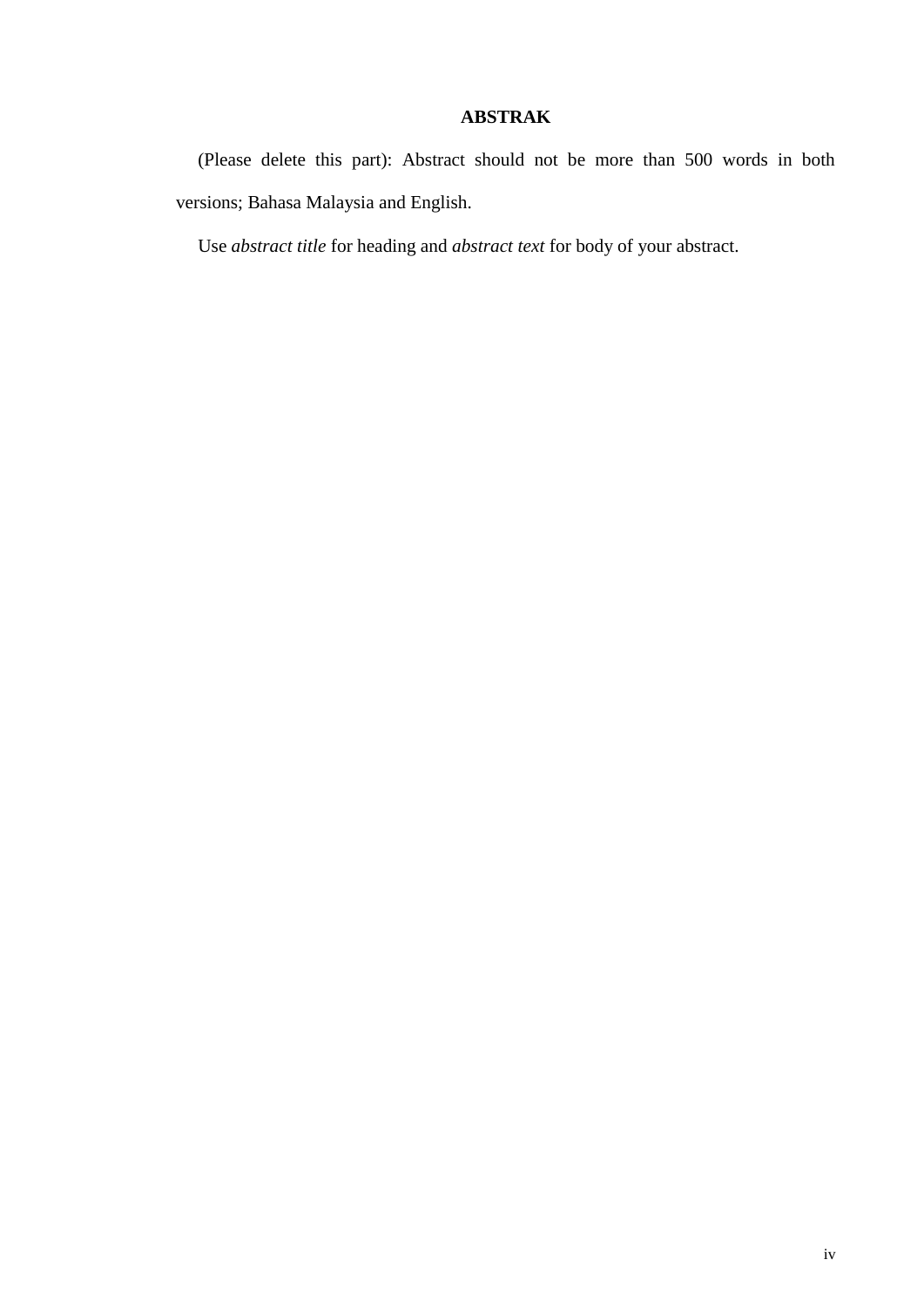# **ACKNOWLEDGEMENTS**

<span id="page-6-0"></span>(Please delete this part): Most research reports, dissertations or theses have their subsection to convey appreciation to those who have been involved in the study.

Use *Ack title* for acknowledgement heading and for style TOC1.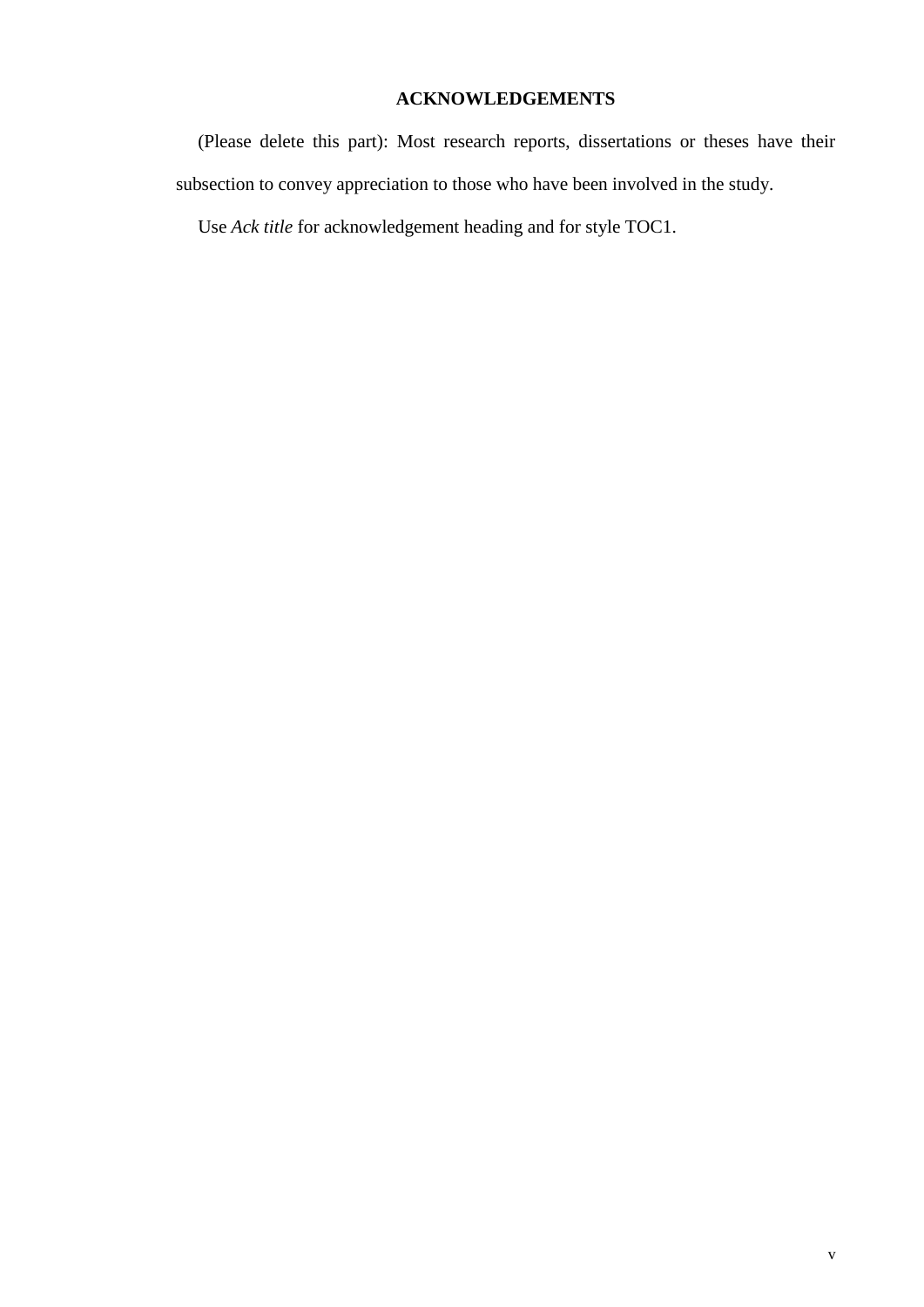# **TABLE OF CONTENTS**

<span id="page-7-0"></span>

| 1.1   |
|-------|
| 1.1.1 |
|       |
|       |
|       |
|       |
|       |
|       |
|       |
|       |
|       |
|       |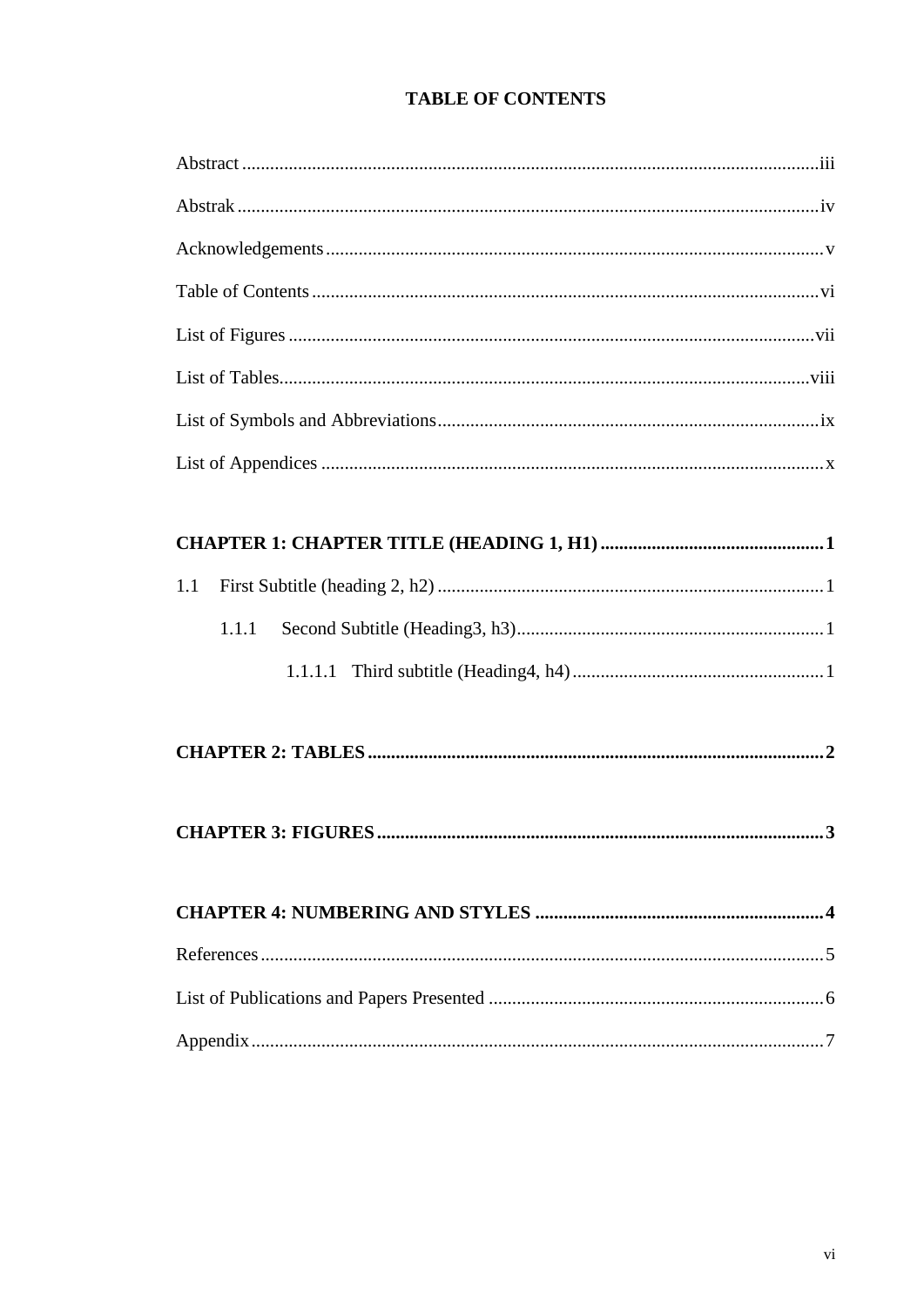### **LIST OF FIGURES**

<span id="page-8-0"></span>(Please delete this part): This list contains the titles of figures, together with their page numbers, which are listed in the text. For e.g., figures in Chapter 3 are numbered sequentially: Figure 3.1, Figure 3.2.

For title of list tables use *other title* and *TOC1* for style.

[Figure 3.1: Example..........................................................................................................3](#page-14-1)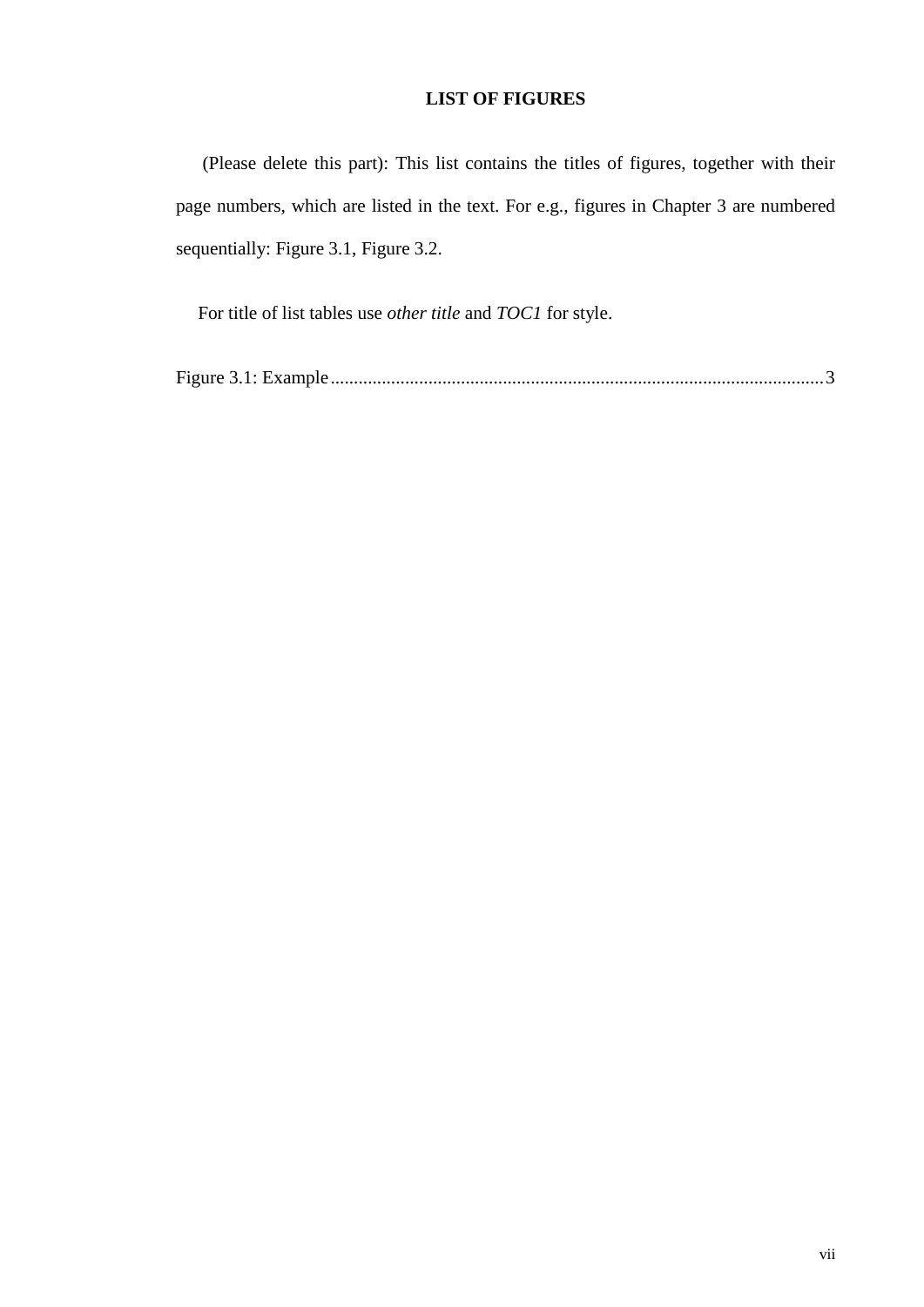## **LIST OF TABLES**

<span id="page-9-0"></span>

| (Please delete this part): This list contains the titles of tables, together with their page |
|----------------------------------------------------------------------------------------------|
| numbers, which are listed in the text. The numbering system is according to chapter, for     |
| e.g.: tables in Chapter 3 are numbered sequentially: Table 3.1, Table 3.2.                   |

Table 2.1: Example [...........................................................................................................2](#page-13-1)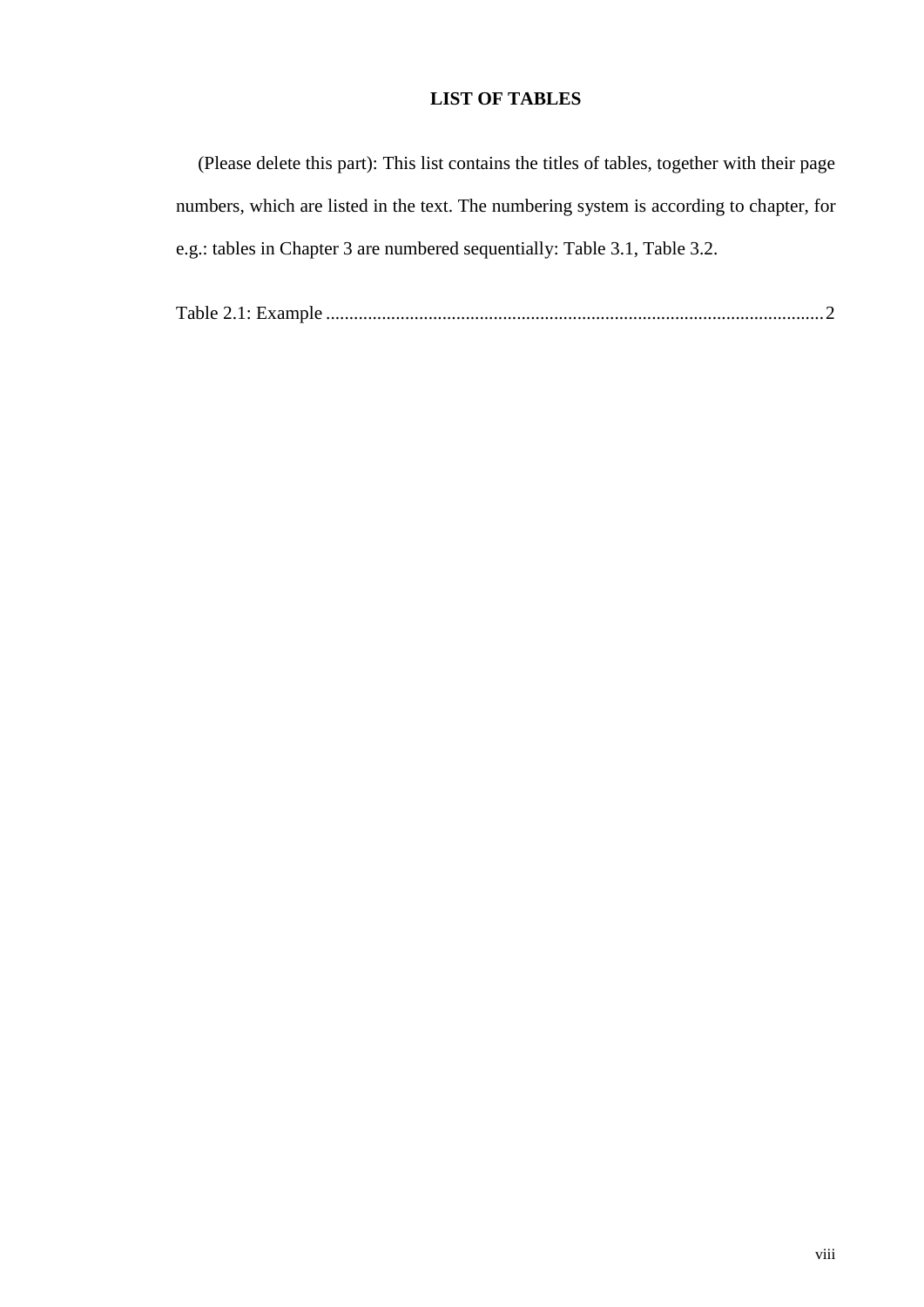## **LIST OF SYMBOLS AND ABBREVIATIONS**

<span id="page-10-0"></span>For examples:

| CC | Central canal |
|----|---------------|
|----|---------------|

:

:

- DAB : 3,3'-diaminobenzidine
- HRP : Horseradish peroxidase
- MS222 : Tricaine methanesulfonate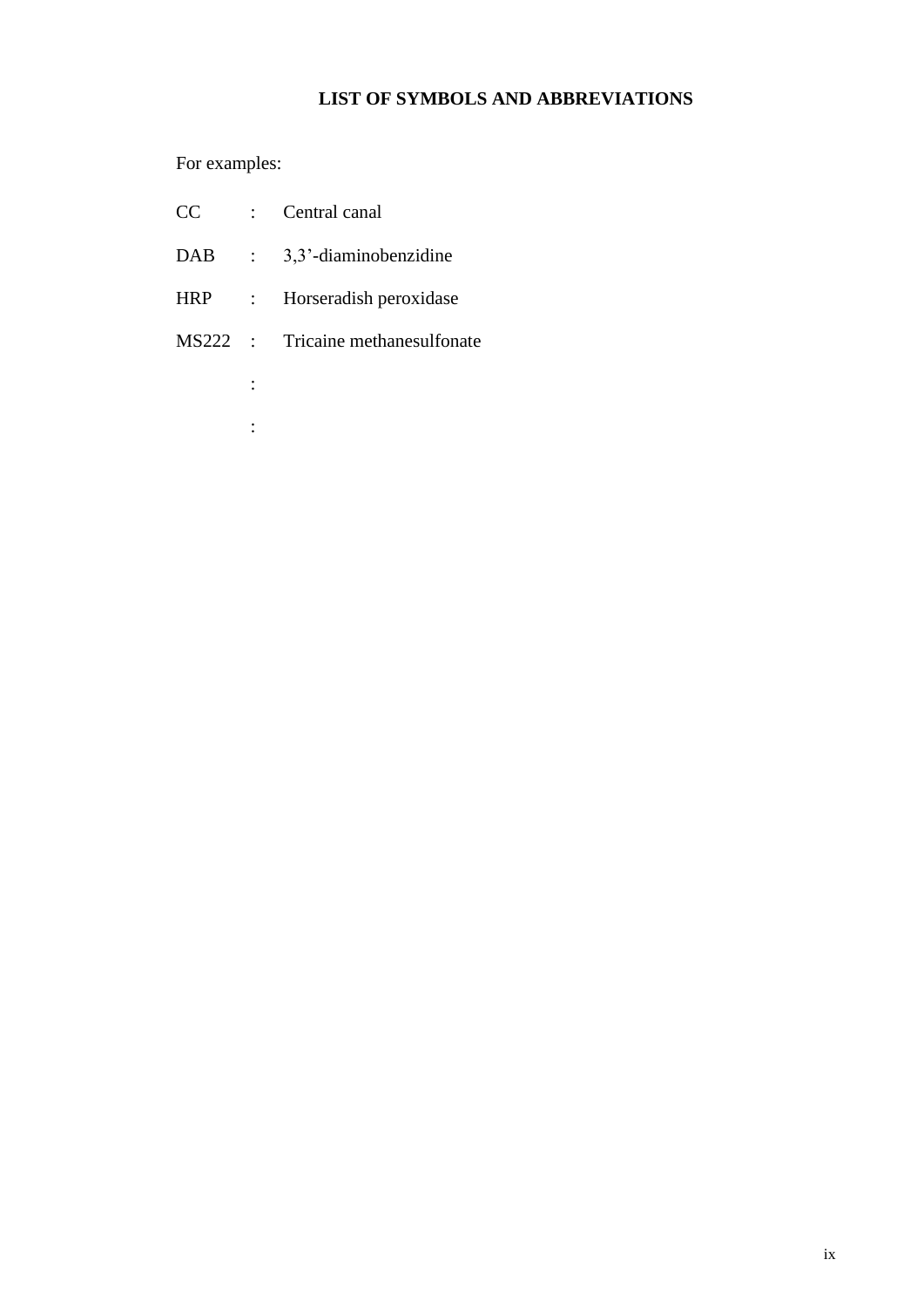## **LIST OF APPENDICES**

<span id="page-11-0"></span>

|--|--|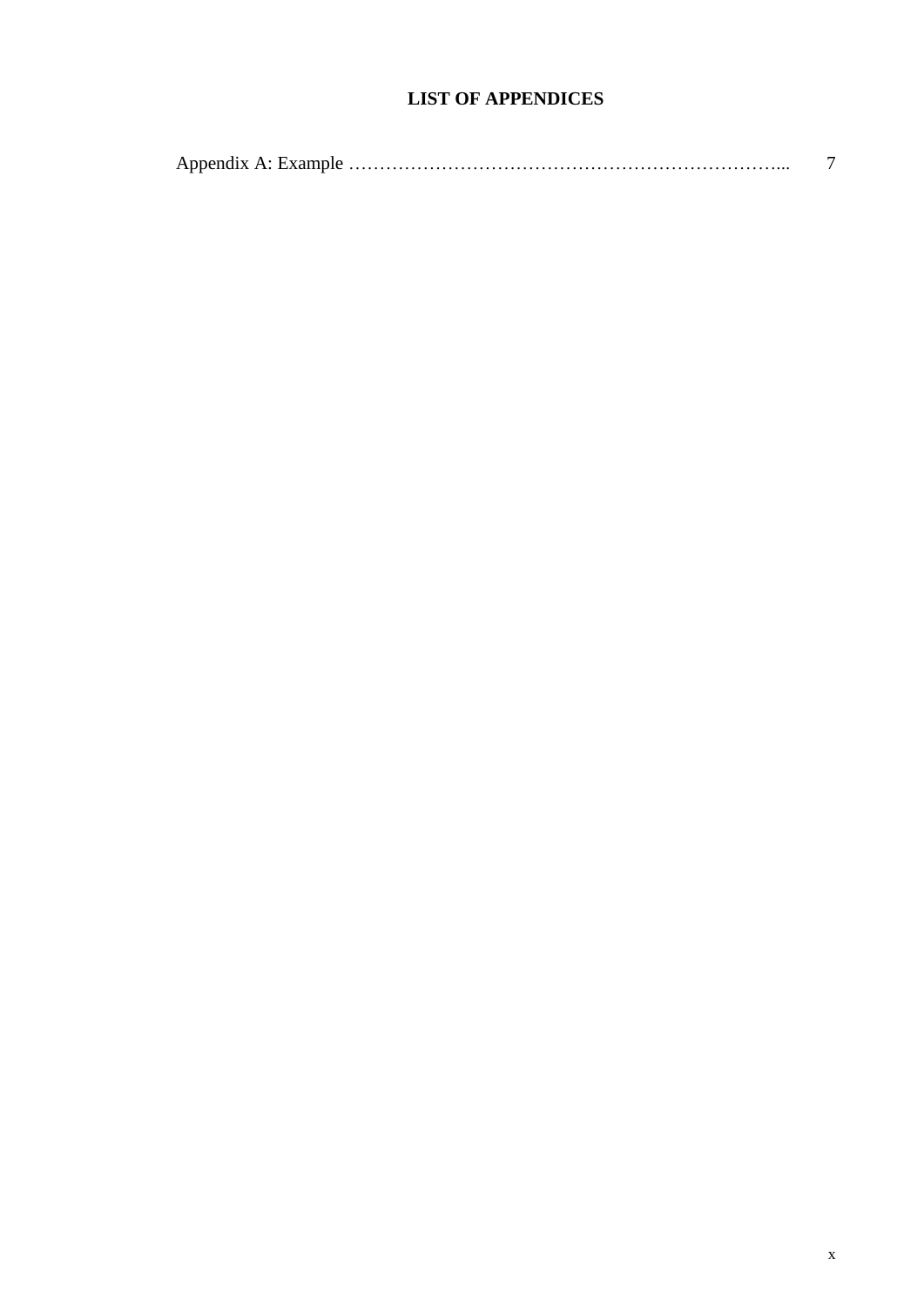#### **CHAPTER 1: CHAPTER TITLE (HEADING 1, H1)**

<span id="page-12-0"></span>The body of the text should be typed with double spacing. Single-spacing is only permitted in tables, long quotations, footnotes, citation and in the bibliography.

Beginning of the first line of each paragraph should have 0.5cm indentation.

#### <span id="page-12-1"></span>**1.1 First Subtitle (heading 2, h2)**

First topic in each chapter should numbered with "chapter number".1. Use Heading 2 or h2 for title and for table of content TOC3 must be used.

#### <span id="page-12-2"></span>**1.1.1 Second Subtitle (Heading3, h3)**

For first subtopic in each chapter use Heading 3 or h3 for title and for table of content TOC4 must be used

#### <span id="page-12-3"></span>**1.1.1.1 Third subtitle (Heading4, h4)**

For second subtopic in each chapter use Heading 4 or h4 for title and for table of content TOC5 must be used.

#### *Other subtitles (Heading 5, h5)*

For other subtopics in each chapter use Heading 5 or h5 for title, and number them with  $(a),(b),...$  and for table of content TOC6 must be used<sup>1</sup>.

<u>.</u>

<sup>&</sup>lt;sup>1</sup> Sample of footnote.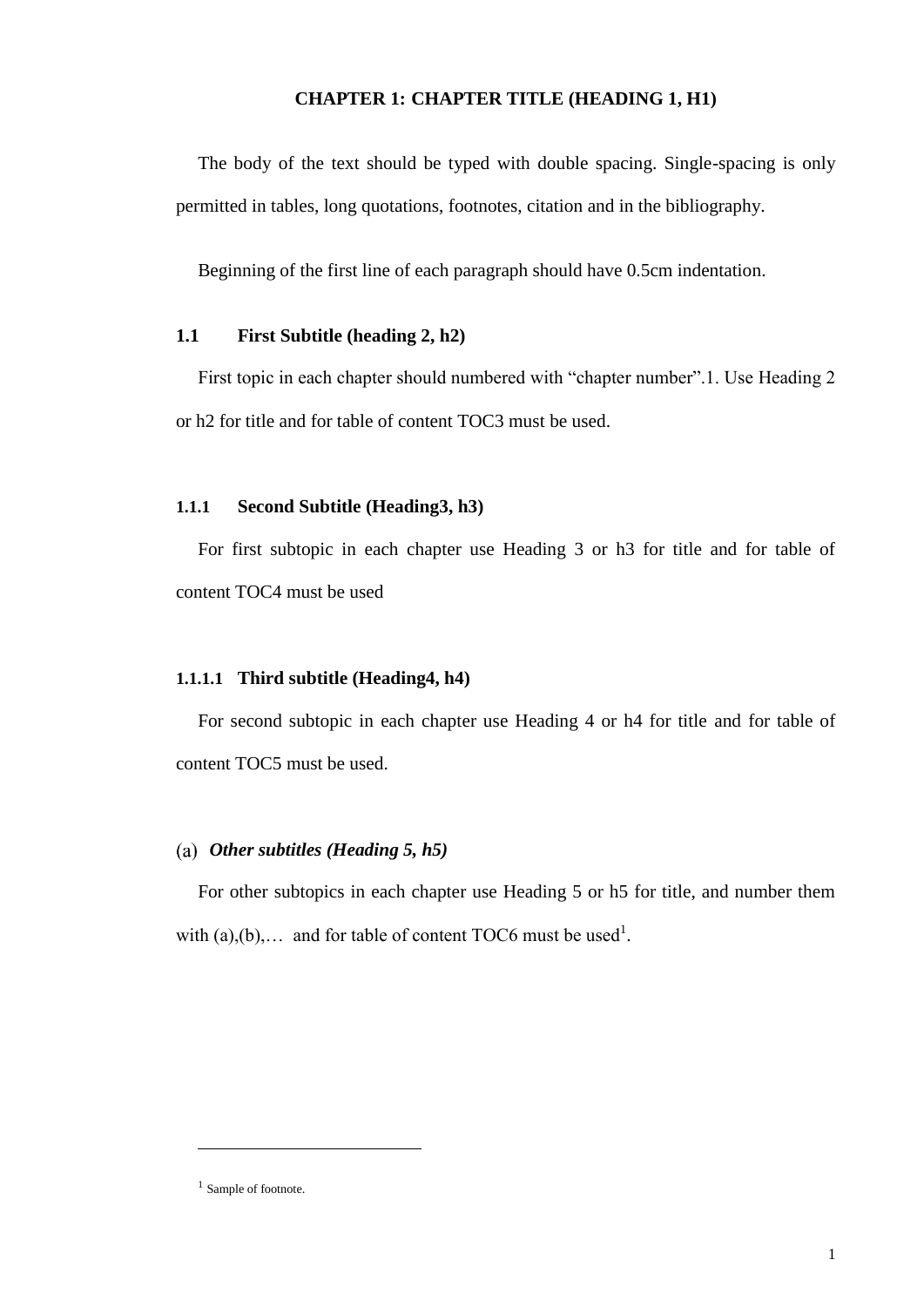#### **CHAPTER 2: TABLES**

<span id="page-13-0"></span>Tables are printed within the body of the text at the center of the frame and labeled according to the chapter in which they appear. Thus, for example, tables in Chapter 2 are numbered sequentially: Table 2.1, Table 2.2.

The label should be placed above the table itself and has the following format:

Table 2.1: Short Title

If the table occupies more than one page, the continued table on the following page should indicate that it is a continuation: for example: 'Table 2.7 continued'. If the table contains a citation, the source of the reference should be placed below the table.

**Table 2.1: Example**

<span id="page-13-1"></span>

| Heading | Heading |
|---------|---------|
| Test    | Text    |
|         |         |

To insert label above a table, click "Insert Caption" under the "References" tab and select "Table" in the dropdown list. Click on "Numbering" and tick the "Include chapter number" and select "period (.)" as separator. When done, click "Update Table" to update the List of Tables.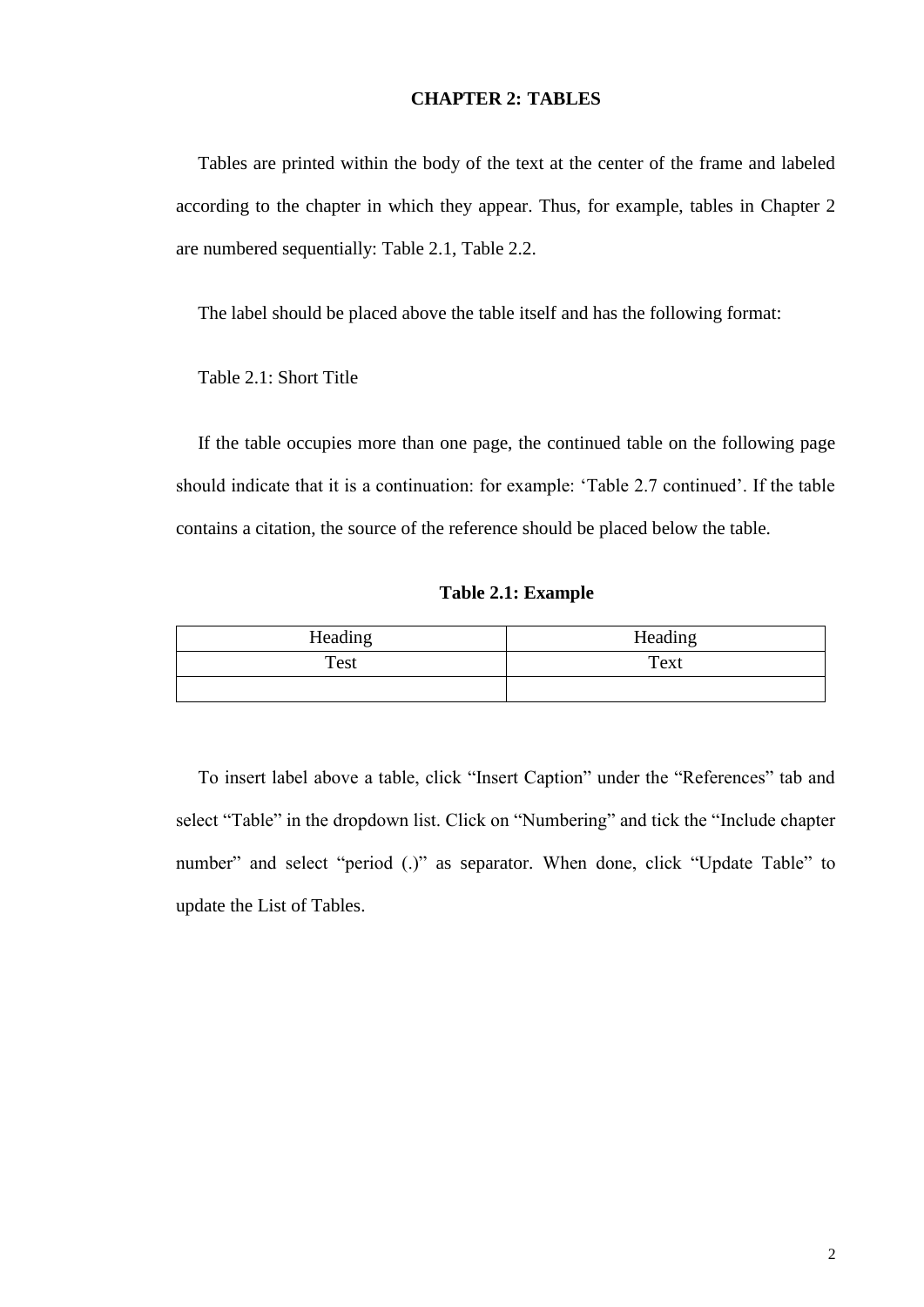#### **CHAPTER 3: FIGURES**

<span id="page-14-0"></span>Figures, like tables are printed within the body of the text at the centre of the frame and labelled according to the chapter in which they appear. Thus, for example, figures in Chapter 3 are numbered sequentially: Figure 3.1, Figure 3.2.

Figures, unlike text or tables, contain graphs, illustrations or photographs and their labels are placed at the bottom of the figure rather than at the top (using the same format used for tables). If the figure occupies more than one page, the continued figure on the following page should indicate that it is a continuation: for example: 'Figure 3.7, continued'. If the figure contains a citation, the source of the reference should be placed at the bottom, after the label.

To insert label below a figure, click "Insert Caption" under the "References" tab and select "Figure" in the dropdown list. Click "Update Table" to update the List of Figures.



<span id="page-14-1"></span>**Figure 3.1: Example**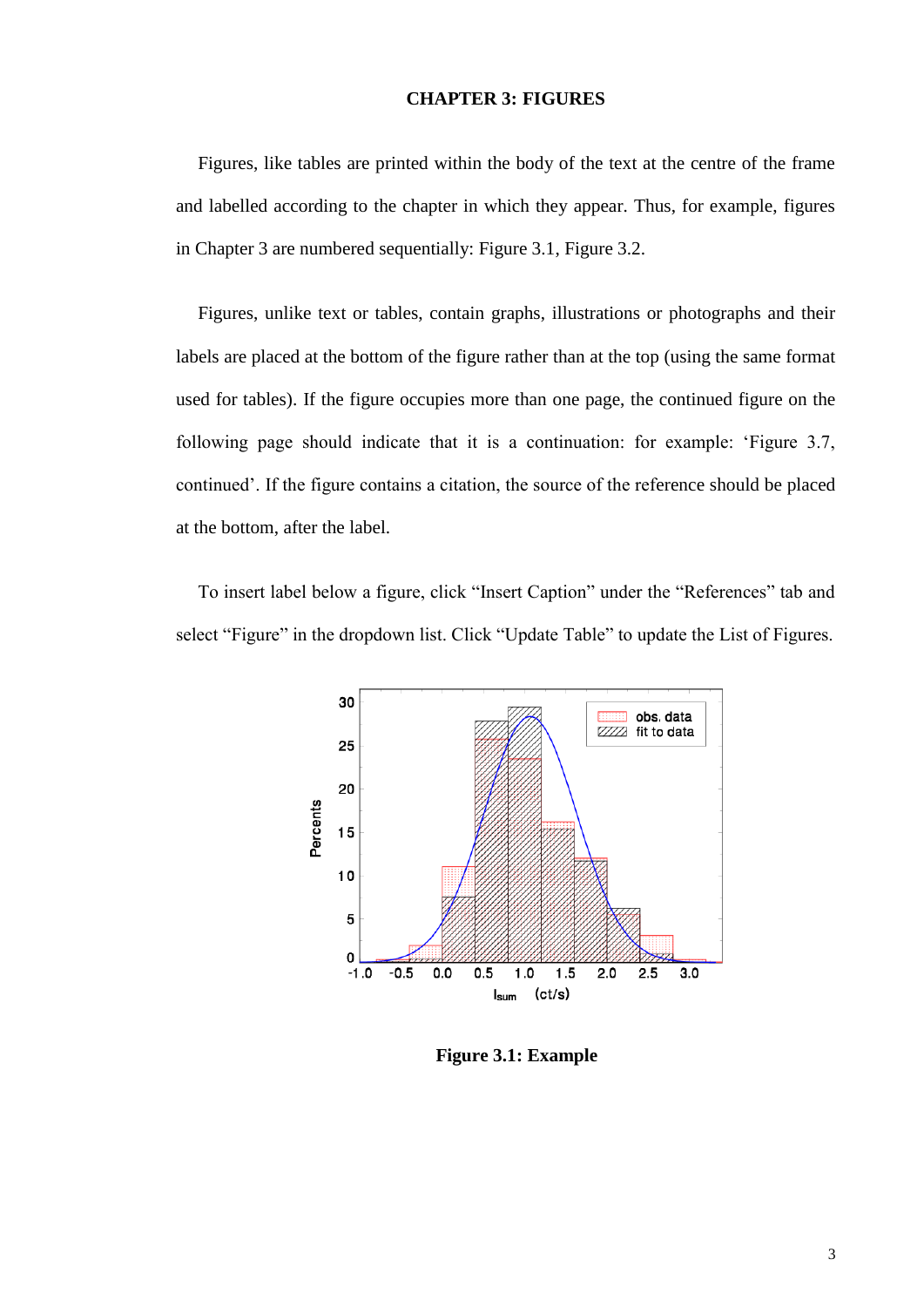### **CHAPTER 4: NUMBERING AND STYLES**

<span id="page-15-0"></span>For making numbered lists use "numbered lists style "and for bulleted list use "Bullet list" style. For both of them you will have 1 cm indention.

Numbered list example

Bullet list example

For explanation under bullet or numbered list use "indent" style which start a paragraph with 1.4 cm indention.

Do not change on Normal or text style because this is the base style for others so any change will affect other styles as well.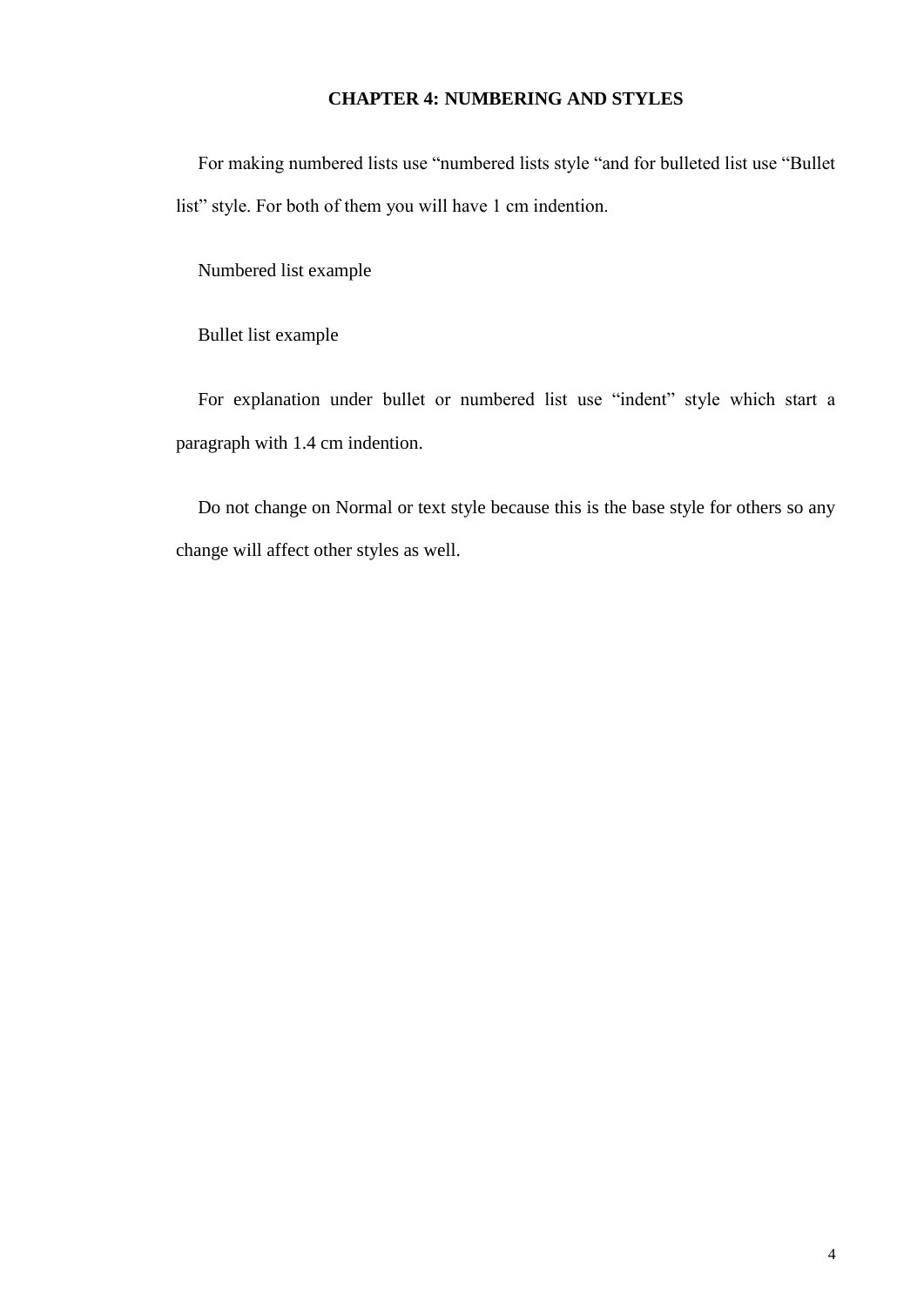#### **REFERENCES**

<span id="page-16-0"></span>(Please delete this part): All works or studies referred to in the research report/dissertation/thesis in the form of quotations or citations must be included in the references. The references should be written consistently in the American Psychological Association (APA) format or in another format approved by the faculty.

Each reference should be written in single spacing format and a double space should be left between references. This list of references should not be numbered.

Use Reference style.

Examples:

In text format: (Angamuthu & Ramalingam, 2011)

- Buchwalow, I. B., and Böcker, W. (2010). *Immunohistochemistry: basics and methods.* Berlin: Springer Verlag.
- Caamaño-Tubío, R. I., Pérez, J., Ferreiro, S., and Aldegunde, M. (2007). Peripheral serotonin dynamics in the rainbow trout (*Oncorhynchus mykiss*). *Comparative Biochemistry and Physiology Part C: Toxicology & Pharmacology, 145*(2): 245- 255
- Cakir, Y., and Strauch, S. M. (2005). Tricaine (MS-222) is a safe anesthetic compound compared to benzocaine and pentobaritol to induce anesthesia in leopard frogs (*Rana pipiens*). *Pharmacological Reports, 57*: 467-474.
- Cameron, A. A., Plenderleith, M. B. and Snow, P. J. (1990). Organization of the spinal cord in four species of elasmobranch fishes: cytoarchitecture and distribution of serotonin and selected neuropeptides. *The Journal of Comparative Neurology, 297*: 201-218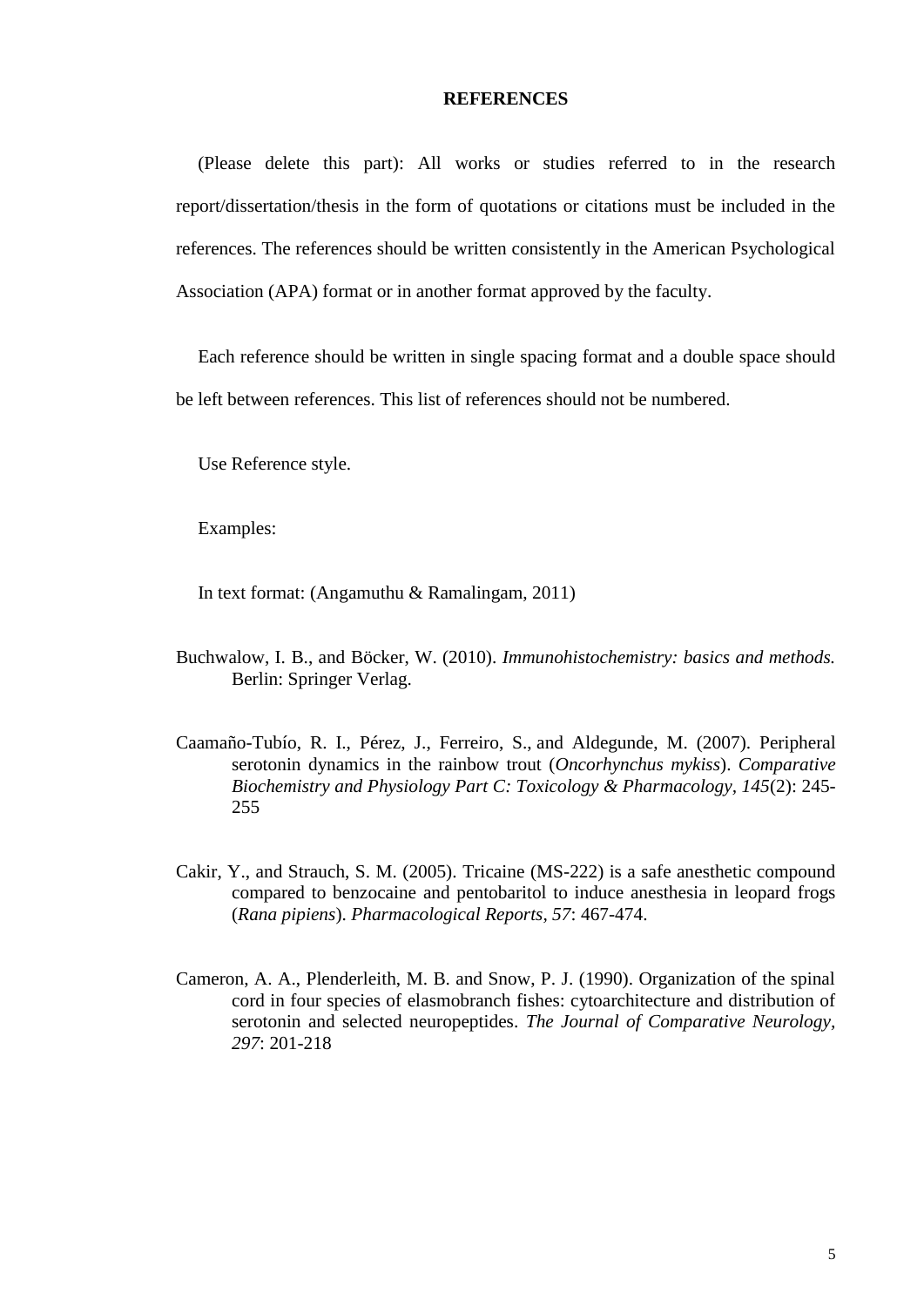### **LIST OF PUBLICATIONS AND PAPERS PRESENTED**

<span id="page-17-0"></span>Published works as well as papers presented at conferences, seminars, symposiums etc pertaining to the research topic of the research report/ dissertation/ thesis are suggested be included in this section. The first page of the article may also be appended as reference.